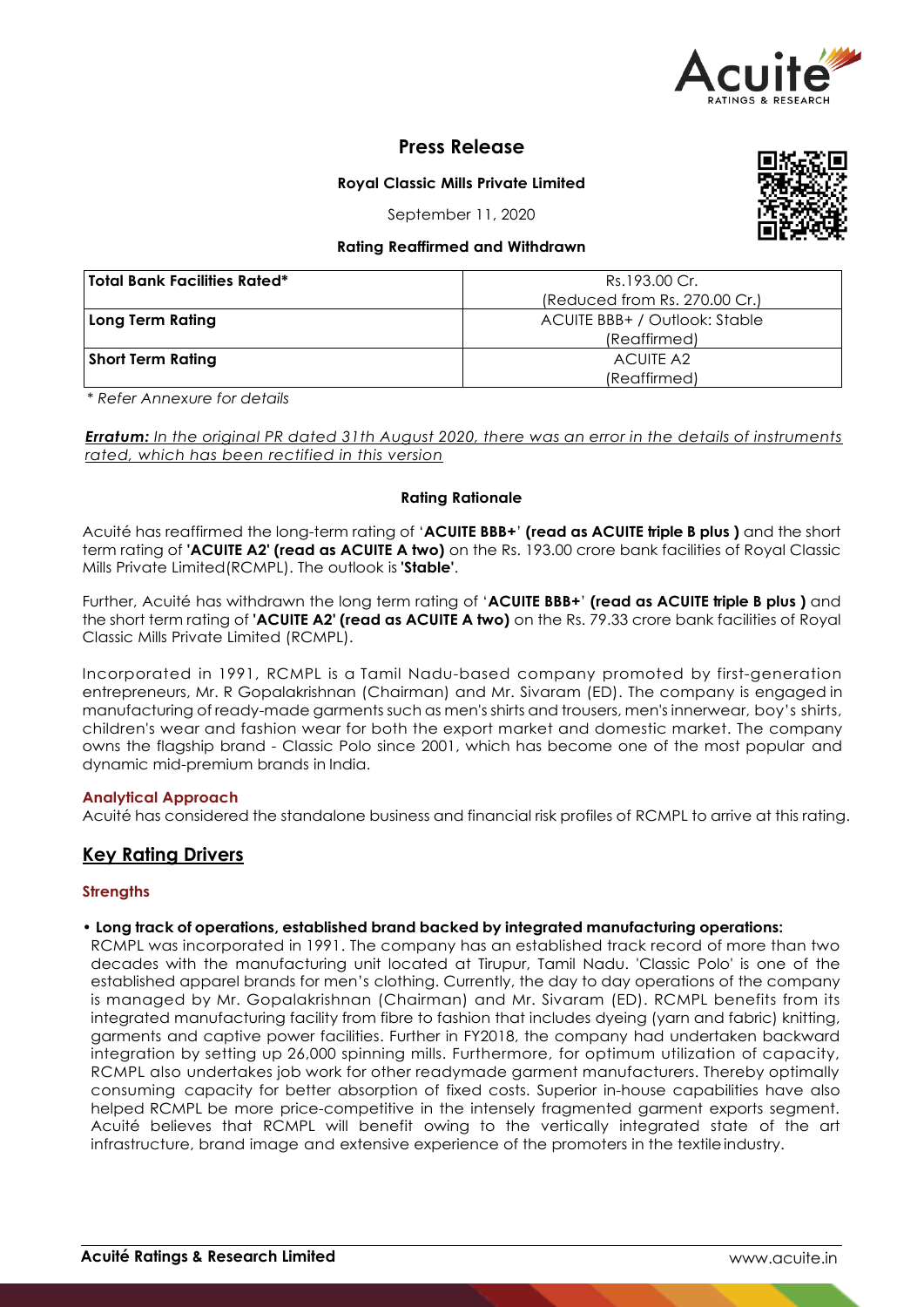

## • **Diversified revenue stream supported by robust distribution network**

RCMPL's business risk profile is supported by over 55 percent of exports of the total sales to the US and Europe. The company's operating income has declined by 10 percent to Rs.549.67 crore for FY2020 (Provisional) from Rs.612.36 crore for FY2019 on account of discontinuation of business with two players which accounted around 23 percent of the total revenues albeit it has the back of robust distribution network. The revenue profile in the domestic market is well diversified, with a significant presence in Multi-brand outlets (MBO) (27.91% of gross domestic revenue in FY2020) plus large format retailers like Centrals, Globus, Pantaloons, Brand Factory, Reliance trend etc. (20.70% of gross domestic revenue in FY2020), 140 Exclusive brand outlets (EBO) (22.73%), E-commerce platforms like Flipkart, Amazon among others along with its own website and factory outlet (3%). The company's robust distribution network has help to reinforce its market position. RCMPL has a diversified product profile and caters to product lines such as men's innerwear, boy's shirts, children's wear, men's shirts and trousers, and fashion wear. Also, the company has established relationships with key customers like GAP Inc., Baby Vision, LULU, NEXT and many more in the export segment.

RCMPL's has reported EBITDA margins of 13.24 percent for FY2020 (Provisional) as against 12.16 percent for FY2019. The margins are expected to remain in the range of 12-13 percent in near to medium terms due to intense competitive pressures in readymade garment export industry and slowing demand from key end-user markets. Further, RCMPL has incurred high advertising and promotional expenditure to expand in the domestic market. The PAT margins stood at 2.06 percent for FY2020 (Provisional) as against 2.03 percent for FY2019. Acuité believes that the RCMPL will continue to benefit over the medium term from its revenue diversity, established customer relationships with better cost optimization plans.

## • **Moderate financial risk profile**

RCMPL has moderate financial risk profile marked by adequate net worth, moderate gearing and healthy debt protection metrics.

The net worth stood at Rs.173.92 crore as on March 31, 2020 (provisional), which has witnessed sequential improvement from Rs.150.75 crore as on March 31, 2018. The accretion to net worth was mainly on account of steady operating profitability leading to higher accretion to reserves.

RCMPL has followed a moderate financial policy in the past as reflected by its peak gearing of 1.90 times over the last three years through 2020. The gearing of the company improved to 1.11 times, as on March 31, 2020 (Provisional) as against 1.56 times in previous year majorly on account of reduction in debt exposure. The gearing is expected to improve further on account of no major capex plans. The total outside liabilities to tangible net worth ratio also stood at around 1.58 times as on March 31, 2020 (Provisional). RCMPL's total debt of Rs.193.39 crore as on March 31, 2020 (Rs.254.13 crore as on March 31, 2019) includes term loans (current and non-current portion) of Rs.28.72 crore, unsecured loans from relatives Rs.21.91 crore and working capital borrowings of Rs.142.76 crore.

The interest coverage ratio (ICR) of the company stood healthy at around 3.36 times as on 31 March, 2020 (Provisional) and the net cash accruals to total debt stood moderate at 0.26 times as on March 31, 2020. The debt service coverage ratio (DSCR) stood at 2.01 times for FY2020. The company's annual net cash accruals (PAT + Depreciation) were ~Rs.50.99 crore for FY2020 and expected to be in the same range as against which it had annual repayment obligations in range of ~Rs.5 to 7 crore.

Acuité believes that RCMPL will maintain a moderate financial risk profile on the back of a robust distribution network, sustenance of its profitability margins and no major capex plans over the medium term.

## **Weaknesses**

## • **Working capital intensive operations**

RCMPL has working capital intensive operations mainly due to retail nature of business wherein the company has to stock inventory across all units for the smooth functioning of the value chain. The Gross current assets (GCA) stood at 175 days as on 31 March 2020 as against 170 days in the previous year. This is mainly due to inventory holding of 85 days and debtors of 86 days as on 31 March 2020. The company has a high reliance on working capital limits marked by average utilization above 85% during the last twelve months ending on July, 2020. Acuité expects the company to maintain its working capital on a moderate level over the medium term.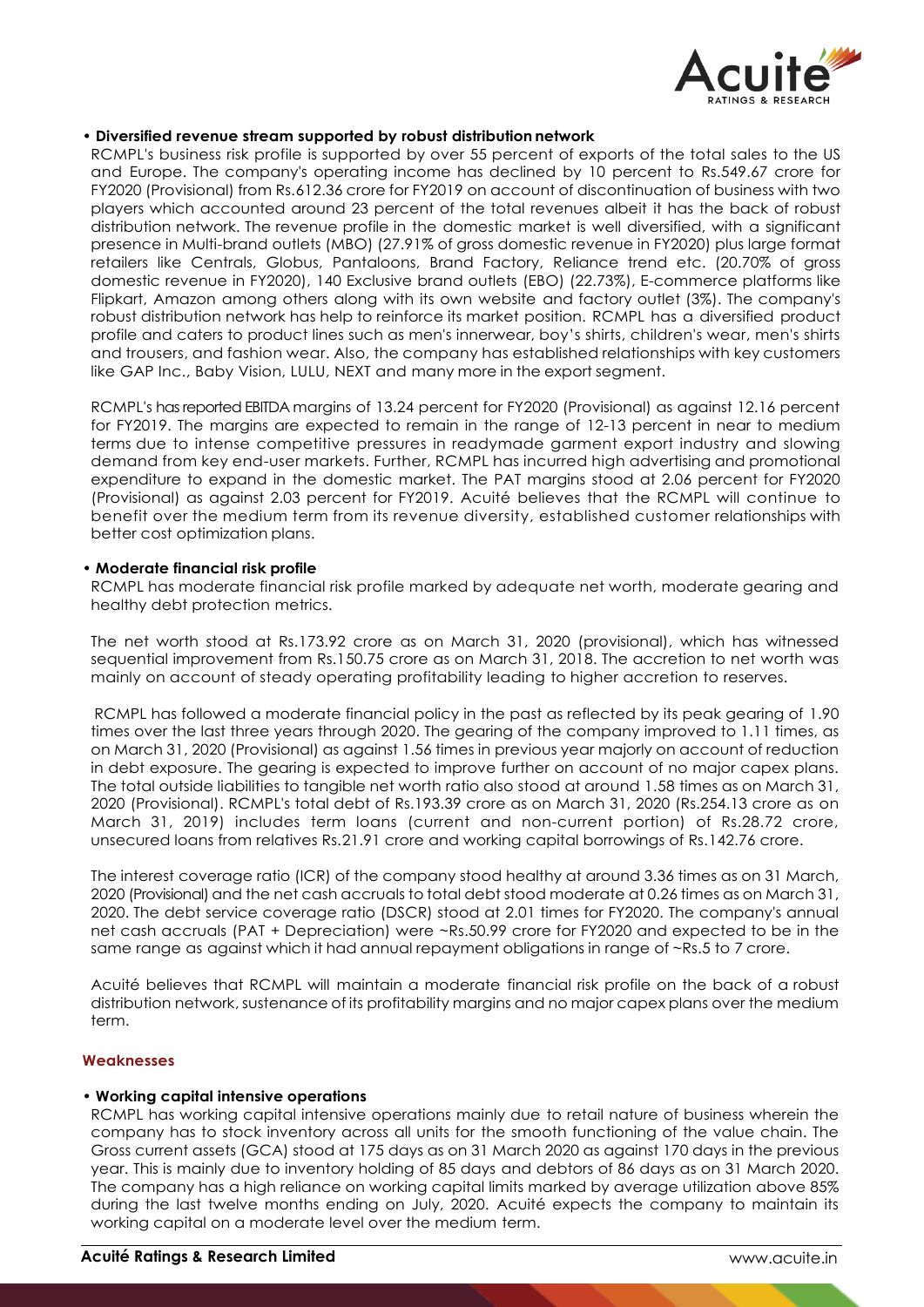

## • **Competitive apparel retail sector**

The Indian apparel industry is impacted due to various reasons namely pricing, client preference, changing trends etc. this exposes the company to a complex environment wherein the company has to constantly be at a pace to meet customer demands along with tackling competition. The Entry of international brands, changes in preferences from non-branded to branded, the fast-growing economy, the large young consuming population in the country has made the market highly lucrative. However, RCMPL's diversified revenue stream along with brand image mitigates the risk.

#### **Rating Sensitivities**

- Declining operating income and margins due to lower demand
- Maintaining healthy financial risk profile

#### **Material Covenants**

None

#### **Liquidity Position: Adequate**

RCMPL has adequate liquidity marked by healthy net cash accruals to its maturing debt obligations. The company generated cash accruals of Rs.50 to Rs.62.74 crore during the last three years through 2020 (Provisional), while its maturing debt obligations were Rs.5.97 to 21.36 over the same period. The cash accruals of the company are estimated to remain around Rs. ~50 crore to ~55 crore during 2021-23 while its repayment obligation is estimated to be ~Rs.4.20 crore to ~7.22 crore. The company's operations are moderately working capital intensive as marked by Gross Current Asset (GCA) days of 175 in FY 2020. The company has a high reliance on working capital borrowings due to integrated manufacturing unit, the cash credit limit in the group remains utilized at above 85 percent. The current ratio of the company stands at 1.23 times as on March 31, 2020. Acuite believes that the liquidity of the company is likely to remain adequate over the medium term on account of healthy cash accrual and no further major capex plans over the medium term.

#### **Outlook: Stable**

Acuité believes that RCMPL will maintain a stable business risk profile over the medium term backed by its experienced management, established presence of 'Classic Polo' brand and robust distribution network. The outlook may be revised to 'Positive' in case of substantial and sustained improvement in revenues while sustaining its operating margins. Conversely, the outlook may be revised to 'Negative' in case of deterioration in its working capital cycle, thereby impacting its liquidity.

# **About the Rated Entity - Key Financials**

|                               | Unit    | FY20 (Prov.) | FY19 (Actual) |
|-------------------------------|---------|--------------|---------------|
| Operating Income              | Rs. Cr. | 549.67       | 612.36        |
| PAT                           | Rs. Cr. | 11.33        | 12.42         |
| PAT Margin                    | (%)     | 2.06         | 2.03          |
| Total Debt/Tangible Net Worth | Times   | 1.11         | 1.561         |
| <b>PBDIT/Interest</b>         | Times   | 3.36         | 3.02          |

## **Status of non-cooperation with previous CRA (if applicable)** None

#### **Any other information**

None

#### **Applicable Criteria**

- Default Recognition https://www.acuite.in/view-rating-criteria-52.htm
- Manufacturing Entities https://www.acuite.in/view-rating-criteria-59.htm
- Financial Ratios And Adjustments -https://www.acuite.in/view-rating-criteria-53.htm

#### **Note on complexity levels of the rated instrument**

https://www.acuite.in/view-rating-criteria-55.htm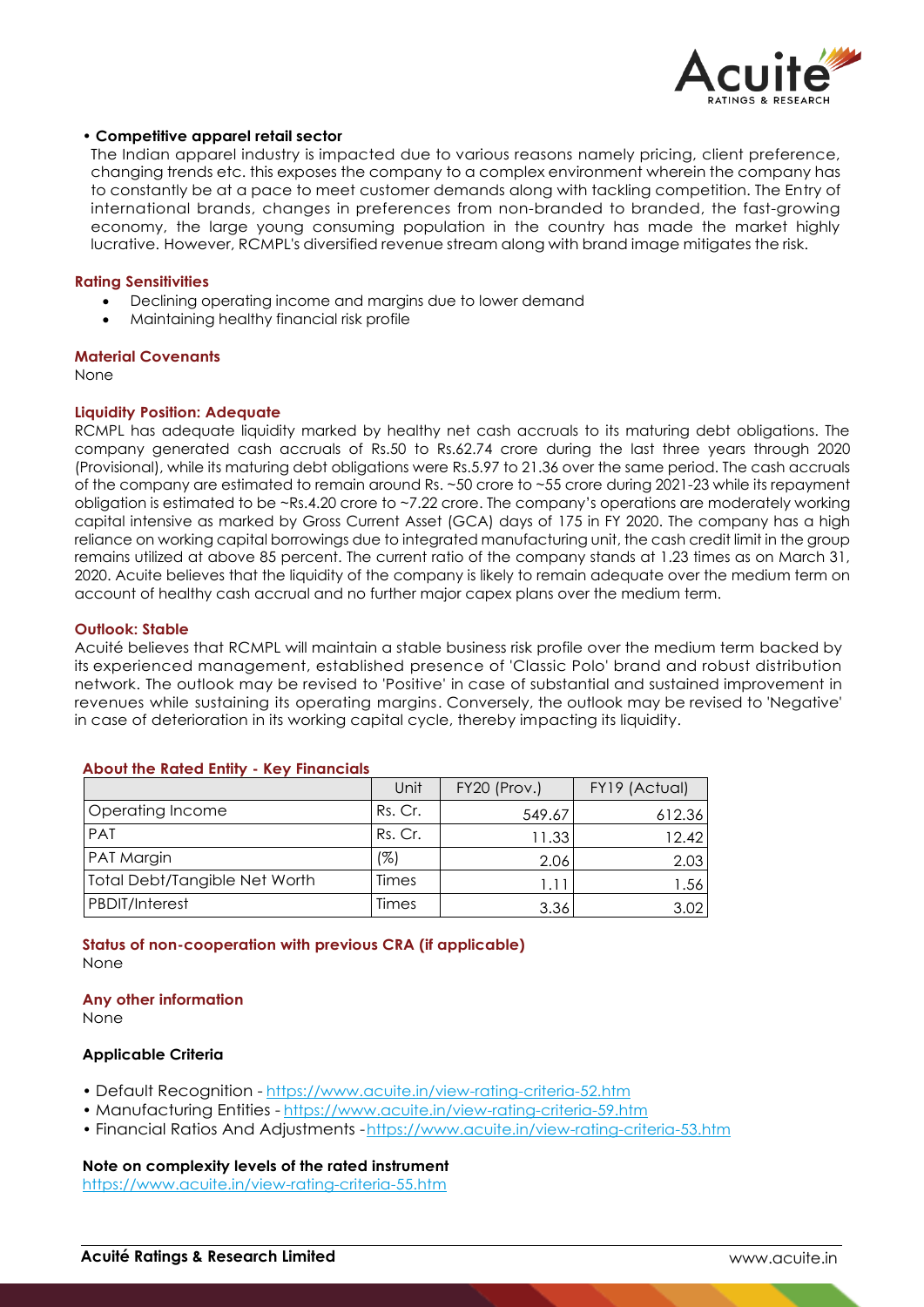

# **Rating History (Upto last three years)**

| <b>Date</b> | Name of Instrument /<br><b>Facilities</b> | Term       | Amount (Rs. Cr.) | <b>Ratings/Outlook</b>                  |
|-------------|-------------------------------------------|------------|------------------|-----------------------------------------|
|             | Cash Credit                               | Long Term  | 10.00            | <b>ACUITE BBB+/Stable</b><br>(Assigned) |
|             | PC/PCFC                                   | Short Term | 30.00            | <b>ACUITE A2</b><br>(Assigned)          |
|             | PC/PCFC                                   | Short Term | 65.00            | <b>ACUITE A2</b><br>(Assigned)          |
|             | Stand by Line of Credit                   | Short Term | 8.00             | <b>ACUITE A2</b><br>(Assigned)          |
|             | PC/PCFC                                   | Short Term | 50.75            | <b>ACUITE A2</b><br>(Assigned)          |
|             | PC/PCFC                                   | Short Term | 38.00            | <b>ACUITE A2</b><br>(Assigned)          |
| 01-Apr-2019 | Term Loans                                | Long Term  | 5.44             | <b>ACUITE BBB+/Stable</b><br>(Assigned) |
|             | Term Loans                                | Long Term  | 17.27            | <b>ACUITE BBB+/Stable</b><br>(Assigned) |
|             | Term Loans                                | Long Term  | 3.00             | <b>ACUITE BBB+/Stable</b><br>(Assigned) |
|             | Term Loans                                | Long Term  | 3.10             | <b>ACUITE BBB+/Stable</b><br>(Assigned) |
|             | Term Loans                                | Long Term  | 12.86            | <b>ACUITE BBB+/Stable</b><br>(Assigned) |
|             | Working capital<br>demand loan (WCDL)     | Long Term  | 25.00            | <b>ACUITE BBB+/Stable</b><br>(Assigned) |
|             | Letter of Credit                          | Short Term | 1.00             | <b>ACUITE A2</b><br>(Assigned)          |
|             | <b>Bank Guarantee</b>                     | Short Term | 0.58             | <b>ACUITE A2</b><br>(Assigned)          |

# **\*Annexure – Details of instruments rated**

| <b>Name of the Facilities</b> | Date of<br><b>Issuance</b> | Coupon<br>Rate           | Maturity<br>Date         | Size of the<br>Issue (Rs. Cr.) | <b>Ratings/Outlook</b>                 |
|-------------------------------|----------------------------|--------------------------|--------------------------|--------------------------------|----------------------------------------|
| Cash Credit                   | Not<br>Applicable          | Not<br>Applicable        | Not<br>Applicable        | 10.00                          | ACUITE BBB+/<br>Stable<br>(Reaffirmed) |
| PC/PCFC                       | Not<br>Applicable          | Not<br>Applicable        | Not<br>Applicable        | 30.00                          | <b>ACUITE A2</b><br>(Reaffirmed)       |
| PC/PCFC                       | Not<br>Applicable          | Not<br>Applicable        | Not<br>Applicable        | 65.00                          | <b>ACUITE A2</b><br>(Reaffirmed)       |
| Stand By Line of Credit       | Not<br>Applicable          | <b>Not</b><br>Applicable | Not<br>Applicable        | 8.00                           | <b>ACUITE A2</b><br>(Reaffirmed)       |
| PC/PCFC                       | <b>Not</b><br>Applicable   | Not.<br>Applicable       | <b>Not</b><br>Applicable | 50.75                          | <b>ACUITE A2</b><br>Withdrawn)         |
| PC/PCFC                       | Not<br>Applicable          | Not<br>Applicable        | Not<br>Applicable        | 38.00                          | <b>ACUITE A2</b><br>(Reaffirmed)       |
| Term loans                    | April-2016                 | Not<br>Applicable        | Sept-2021                | 2.60                           | ACUITE BBB+/<br>Stable<br>(Reaffirmed) |
| Term loans                    | April-2017                 | <b>Not</b><br>Applicable | Mar-2024                 | 11.00                          | ACUITE BBB+/<br>Stable<br>(Reaffirmed) |